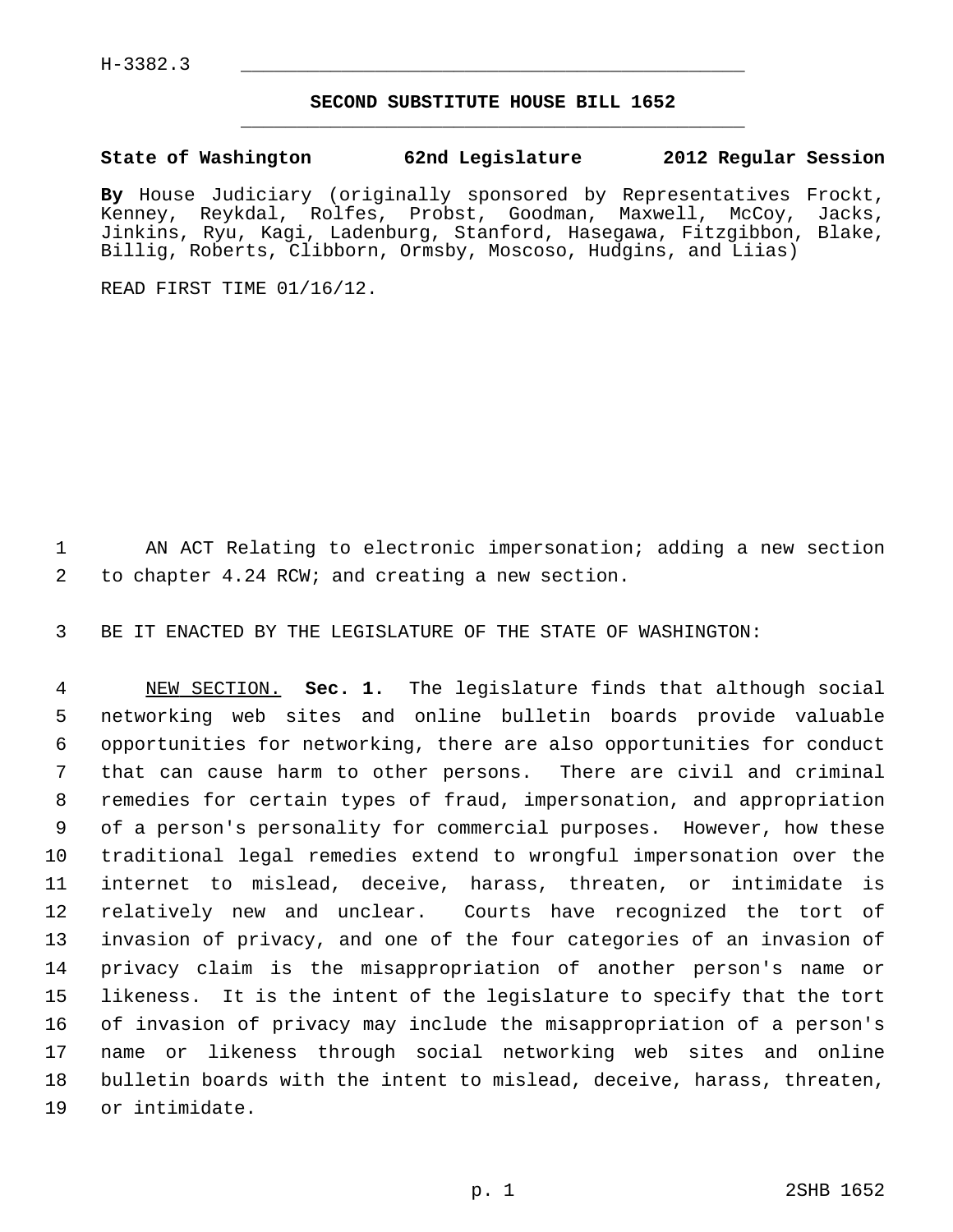1 NEW SECTION. **Sec. 2.** A new section is added to chapter 4.24 RCW 2 to read as follows:

 3 (1) The definitions in this subsection apply throughout this 4 section unless the context clearly requires otherwise.

5 (a) "Actual person" means a living individual.

 6 (b) "Blog" means a web site that is created primarily for the 7 writer to maintain an online personal journal with reflections, 8 comments, or hyperlinks provided by the writer.

 9 (c) "Impersonates" or "impersonation" means using an actual 10 person's name or likeness to create an impersonation that another 11 person would reasonably believe or did reasonably believe was or is the 12 actual person being impersonated.

13 (d) "Interactive computer service" means any information service, 14 system, or access software provider that provides or enables computer 15 access by multiple users to a computer server, including specifically 16 a service or system that provides access to the internet and such 17 systems operated or services offered by libraries or educational 18 institutions.

19 (e) "Online bulletin board" means a web site that is designed 20 specifically for internet users to post and respond to online 21 classified advertisements that are viewable by other internet users.

22 (f) "Social networking web site" means a web site that allows a 23 user to create an account or profile for the user for the purposes of, 24 among other things, connecting the user's account or profile to other 25 users' accounts or profiles. A blog is not a social networking web 26 site.

27 (2) A person may be liable in a civil action based on a claim of 28 invasion of privacy when:

29 (a) The person impersonates another actual person on a social 30 networking web site or online bulletin board;

31 (b) The impersonation was intentional and without the actual 32 person's consent;

33 (c) The person intended to deceive or mislead for the purpose of 34 harassing, threatening, intimidating, humiliating, or defrauding 35 another; and

36 (d) The impersonation proximately caused injury to the actual 37 person. Injury may include injury to reputation or humiliation, injury 38 to professional or financial standing, or physical harm.

## 2SHB 1652 p. 2